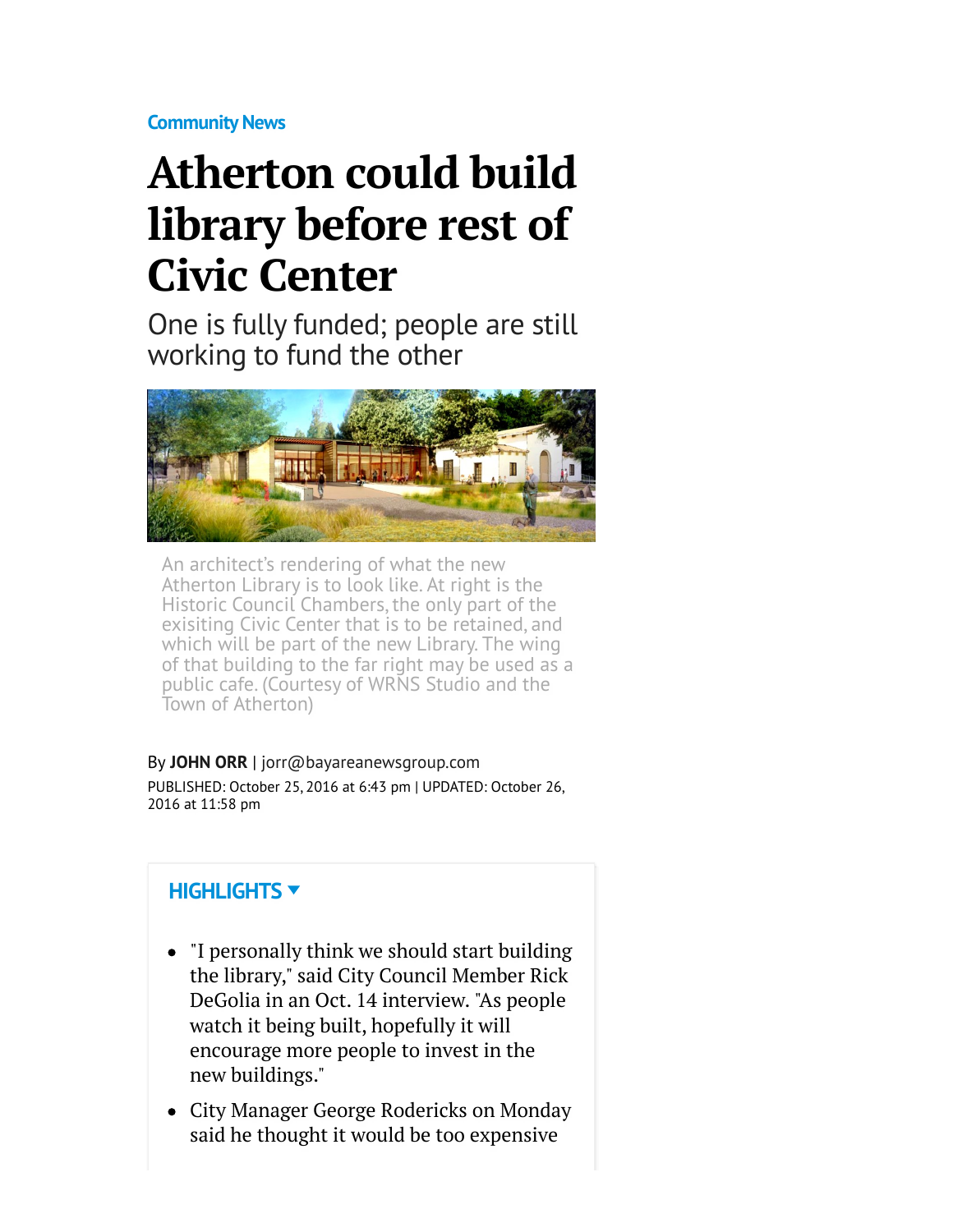to build the Library first, then get to the other buildings if and when the funds arrive.

The new Atherton Library has reached the same 50 percent mark in terms of planning design as have the other components of the proposed new Civic Center.

The difference is, the library already has the money in the bank to tear itself down and rebuild itself, and the police and administration buildings are still about \$15 million short.

The library is funded directly by property taxes, and as tax rates in Atherton have soared over recent years, so has the amount of money set aside for the library.

According to the San Mateo County Library Joint Powers Authority agreement, each library in its system can retain its extra funding, and the Atherton Library has been stashing its extra funding so it can build itself a new home.

The rest of the Civic Center, however, is limited in how it can be funded because of Measure L, which was passed in 2012.

That measure, which passed 2,739 to 989, asked, "Should the Town of Atherton primarily use private donations to construct and design a new Town Center? Other funding sources might include funds derived from Building fees or future grant money but would not use general fund or parcel tax money."

The Atherton Now committee was formed to coordinate fundraising for the project, and has raised about \$6 million to date, part of which has gone to funding the design work by WRNS Studio.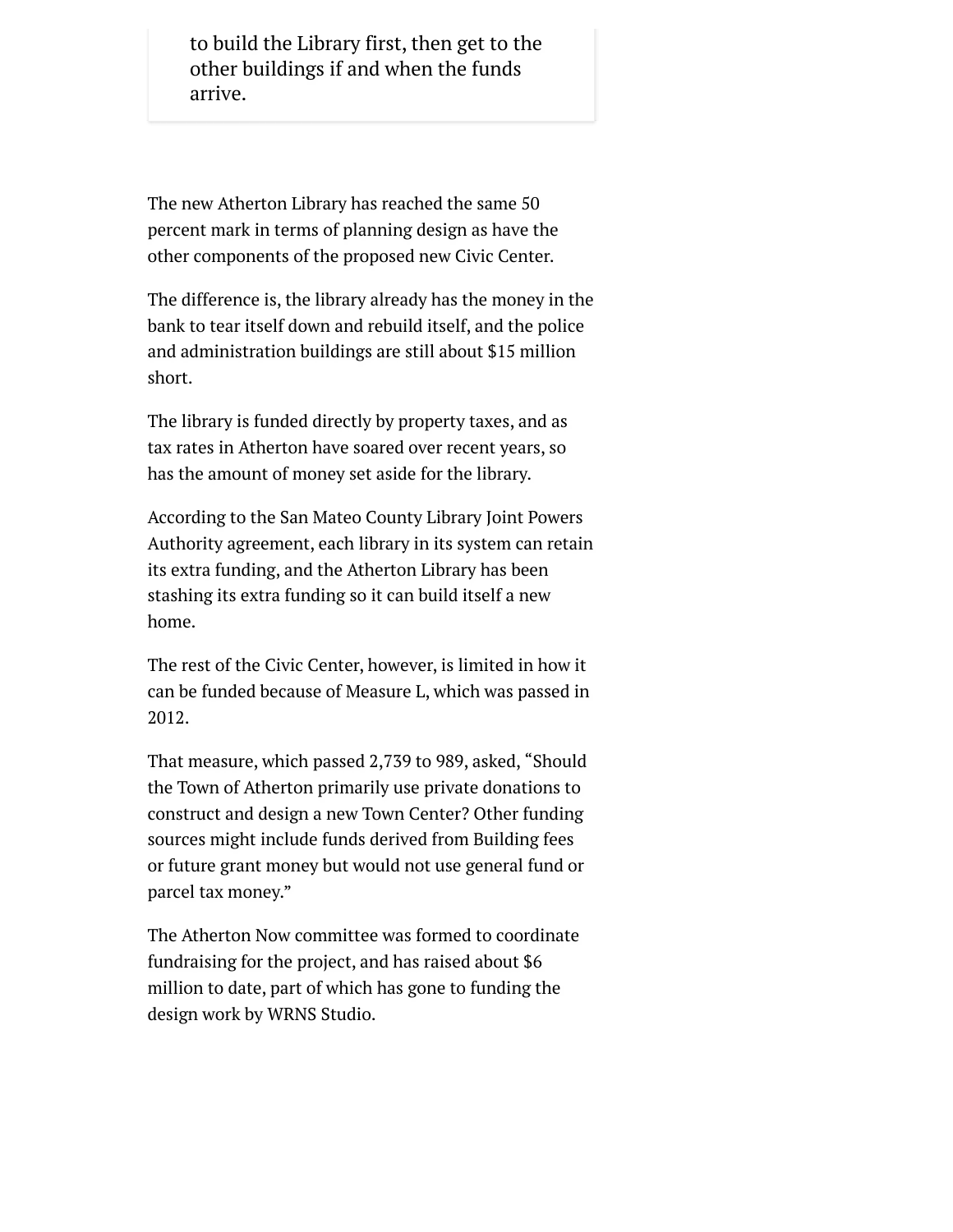When WRNS, which is guided by the City Council and the Civic Center Advisory Committee, completes its plans for the Civic Center and the library, the question will be, should the library begin construction on its own, even if the administration and police buildings are not yet funded?

"I personally think we should start building the library," said City Council Member Rick DeGolia in an Oct. 14 interview. "As people watch it being built, hopefully it will encourage more people to invest in the new buildings."

The council will probably address this question in 2017, DeGolia said.

City Manager George Rodericks on Monday said he thought it would be too expensive to build the library first, then get to the other buildings if and when the funds arrive.

"Even if it's the same contractor, the costs of staging for construction twice would be too high," he said. "And the various connections to utilities and so forth should all be done at the same time. Otherwise it would be too difficult and too expensive."

The town's planning for the police and administration buildings has been pared down in size and features, in an attempt to reduce the amount needed to build them.

The library, on the other hand, has more options.

DeGolia, who is the City Council representative to the Library Board, said. "Because the library has the luxury of those tax funds, design is less constrained than the other two buildings. The council wants to make facilities as sustainable as possible. The library will be zero net energy."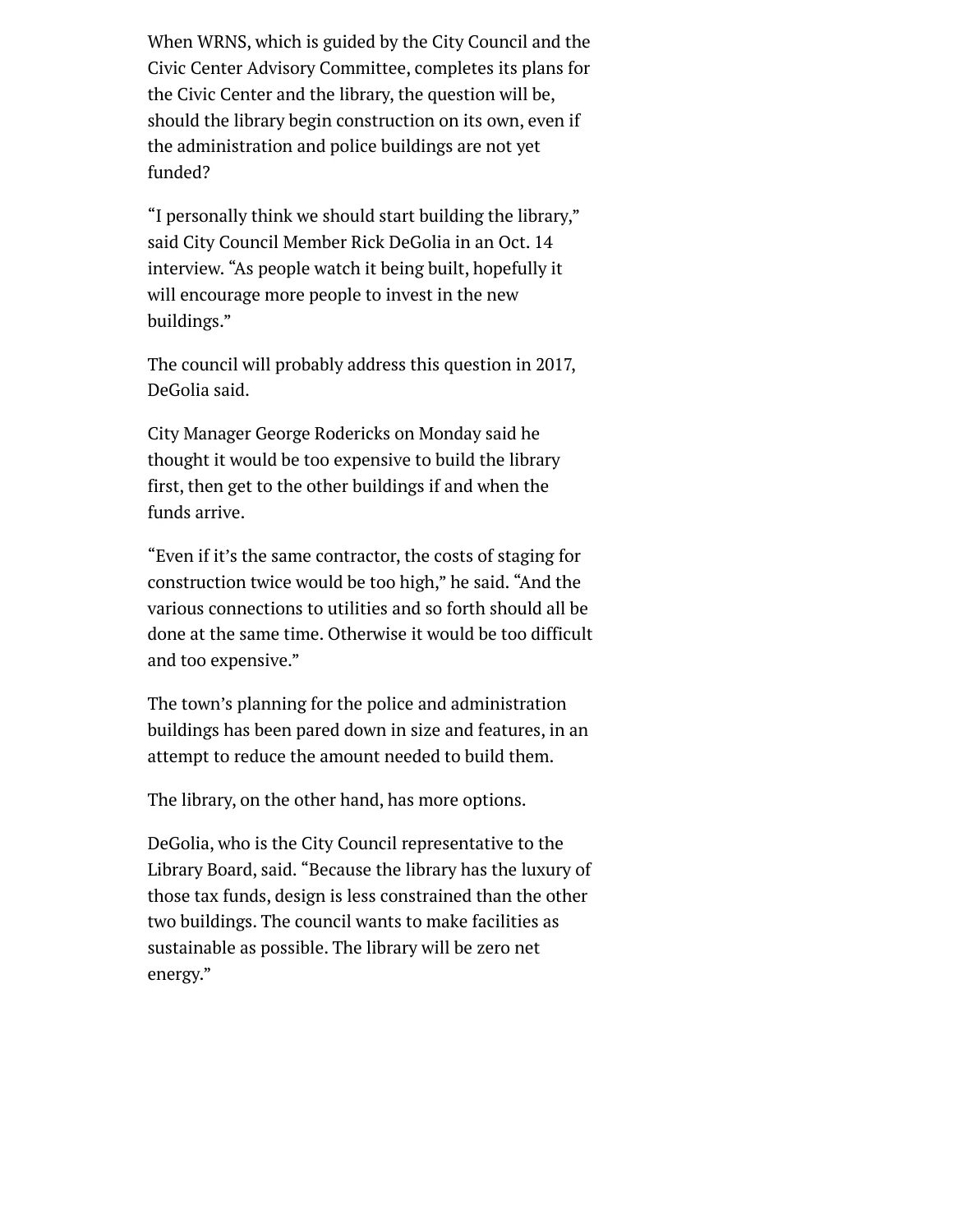

A floor plan for the new Atherton Library shows the council chambers at lower left and the large entrance and children's area in the middle. (Courtesy of WRNS Studio and the Town of Atherton)

That is, the library, among other features, will have a full array of solar panels and other sustainability features that are not yet funded for the police and administration buildings, although they are being designed to allow installation of solar panels later.

"The other buildings," DeGolia said, will have such features "to the extent we can afford it. "There are all kinds of nuances related to that."

DeGolia pointed out that since the historic City Council chambers is the only building to be retained in the new Civic Center to become part of the library, the difference in floor levels must be taken into account.

"At the historic council chambers," DeGolia said, "the floor is 2 to 3 feet above the ground. … The new library is to have same floor level, and we will use the underfloor space to provide all the electronics and cooling and heating, so they don't have to put it in the walls, which will be a huge advantage for zero net energy."

If Atherton Now can't raise the full funds needed for the Civic Center, said Rodericks on Monday, and if funds don't arrive from some other source such as grants, the City Council in 2017 may have to consider going back to the voters to repeal Measure L.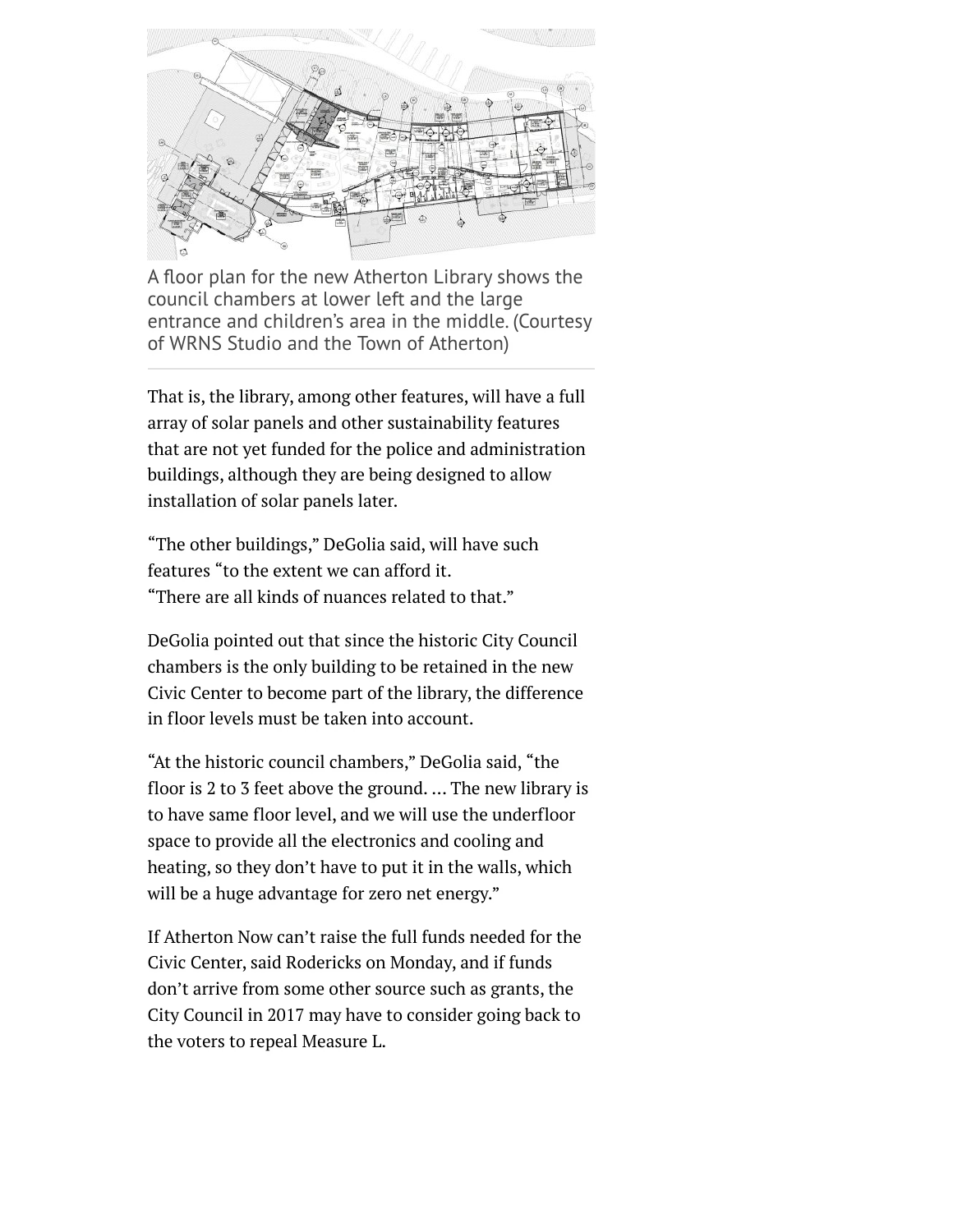While current council member Bill Widmer was one of three council members to vote to put Measure L on the ballot in 2012, the other two, Jim Dobbie and Kathy McKeithen, are no longer on the council, and the town's revenues have increased, thanks to a rise in property taxes.

In an interview Tuesday, Mayor Elizabeth Lewis, who did not vote as a council member to put Measure L on the ballot in 2012, but supported it during her re-election campaign at the time, said the current council is "committed to getting the Civic Center built by all means possible. Everybody sees the need, and wants better conditions for our staff. So far down the road, we've done a good job with our plans. What we have now is an embarrassment."

Lewis also said that back in 2012, after having seen Portola Valley raise funds through private donations to rebuild its civic center, "I felt we could do the same thing. … I wasn't farsighted enough to see how hard it would be to raise the funds."

Bev Lenihan, part of the Atherton Now committee, said a \$100,000 donation was confirmed on Monday night, which puts the committee at about \$200,000 toward fulfilling a \$1 million matching grant that has been offered to the fund.

She also said new mailings would be going out this week to Atherton residents.

"Every member of the council has contributed to the construction fund," Lewis said. "Every member of the council is committed to make sure that whatever funding takes place, private or otherwise, we'll do what's necessary. And we are seeing residents stepping up."

Tags: **[administration](http://www.mercurynews.com/tag/administration/)**, **[Atheron](http://www.mercurynews.com/tag/atheron/)**, **[Civic Center](http://www.mercurynews.com/tag/civic-center/)**, **[Library](http://www.mercurynews.com/tag/library/)**, **[Police department](http://www.mercurynews.com/tag/police-department/)**



**[John Orr](http://www.mercurynews.com/author/john-orr/)** John Orr edits and writes